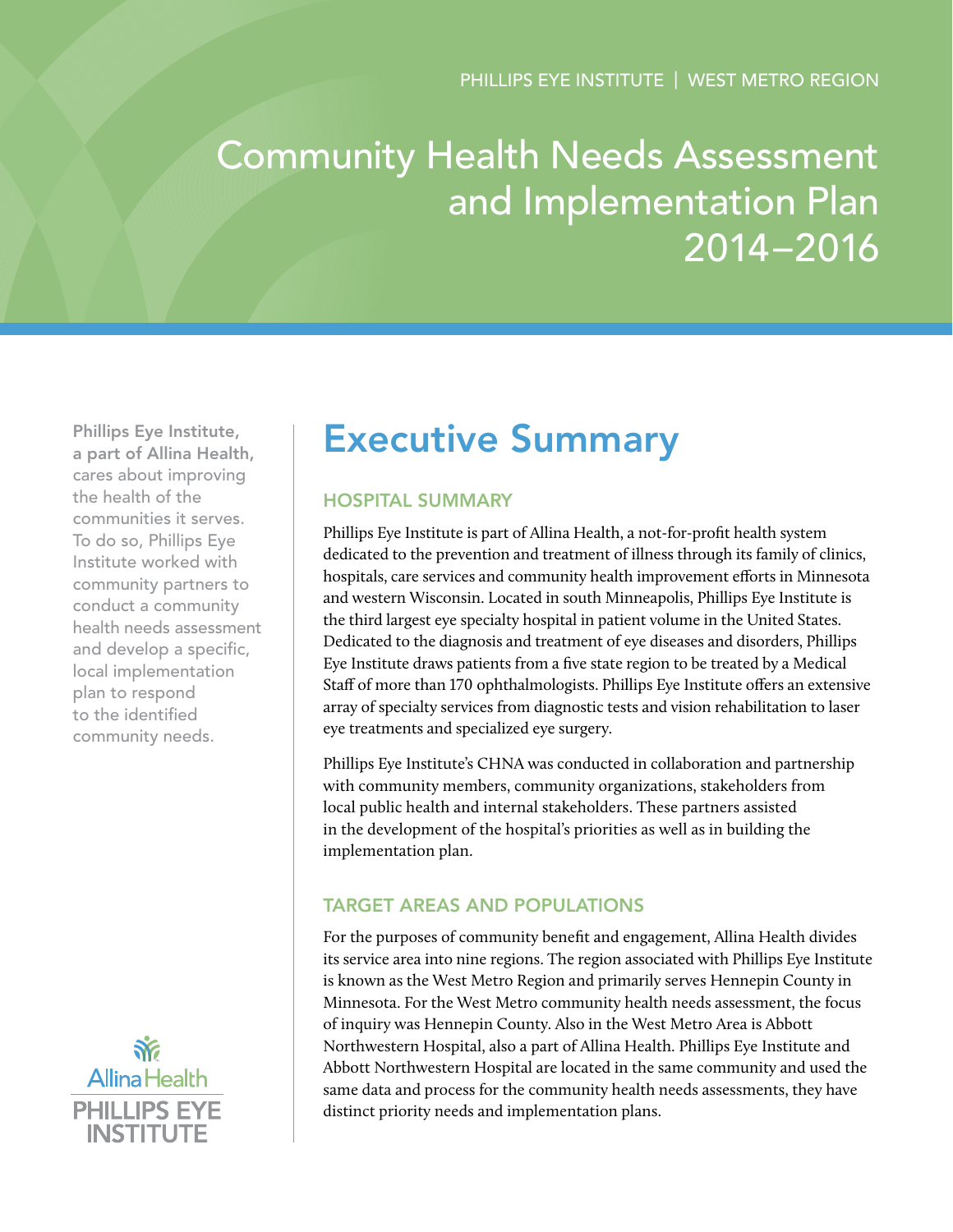#### Needs Assessment Process

The needs assessment plan was based on a set of best practices for community health assessments developed by the Catholic Health Association with the purpose of identifying two to three regional priority areas to focus on for FY 2014–2016. The process was designed to rely on existing public data, directly engage community stakeholders and collaborate with local public health and other health providers. The West Metro Region Community Engagement Lead guided the effort for Phillips Eye Institute.

The Phillips Eye Institute assessment was conducted in three stages: data review and setting priorities, community health dialogues and qualitative interviews and action planning. The process began in April of 2012 with the development of the plan and was completed in August 2013 with the final presentation of the assessment and action plan to the Phillips Eye Institute Community Engagement Team, the Phillips Eye Institute Senior Leadership Team and the Phillips Eye Institute Foundation Board. The following is a description of the assessment steps and timeline.

## Data Review and Prioritization

The data review and priority-setting phase began with the compilation of existing health-related data. Stakeholders reviewed three datasets, including Stratis Health Minnesota County Profiles, Minnesota County-Level Indicators for Community Health Assessment, County Health Rankings and also reviewed the Hennepin County Community Health Improvement Plan (CHIP). Stakeholders were asked to look at both the data assembled by Allina Health and the priorities selected by Hennepin County to determine whether the hospitals in the West Metro area wanted to select priorities identified by the CHIP plan or choose other priority issues to focus its community health improvement efforts on in 2014–2016.

In an effort to align community health improvement efforts and resources with public health and other community partners, stakeholders chose to focus on the following issues identified in the Hennepin County CHIP process:

#### 1. Childhood readiness for school

2. Health care access

### Community Dialogues and Qualitative Interviews

In spring 2013, Phillips Eye Institute and Abbott Northwestern Hospital held a series of meetings which were designed to solicit feedback from the community on how Phillips Eye Institute could most effectively address the selected priority issues. The community dialogues were an opportunity for Phillips Eye Institute to hear from a broader group of community members, identify ideas and strategies to respond to the priority issues and inform the action planning phase of the needs assessment. A dialogue report summarizes the findings and helped guide the development of the implementation plan.

To augment the Phillips Eye Institute CHNA process, the Division of Applied Research videotaped interviews of community members to help the hospital and Allina Health understand the unmet health needs of the community, solicit how Phillips Eye Institute could most effectively address the selected priority issues, and inform action planning. While analysis is not yet complete, the research team identified emerging themes that were incorporated into the implementation plan. When analysis is complete, results will be integrated into a messaging video that conveys actionable opportunities for the hospital, Allina Health and the community.

## Community Assets Inventory

Between the community health dialogues and the action planning phase, the Community Engagement Lead for Phillips Eye Institute developed an inventory of existing programs and services within the region related to the priority areas identified in the needs assessment. The inventory included the location of the program (hospital, clinic or community) as well as the target population and community partners. The purpose of the inventory was to identify:

- Gaps in services and opportunities for new work
- Where and with whom there is a lot of work already being done
- Opportunities for partnership and/or collaboration.

#### Action Planning

The final phase of the CHNA process was to develop the implementation plan for Phillips Eye Institute. The implementation plan is a set of actions that the hospital will take to respond to the needs identified through the community health needs assessment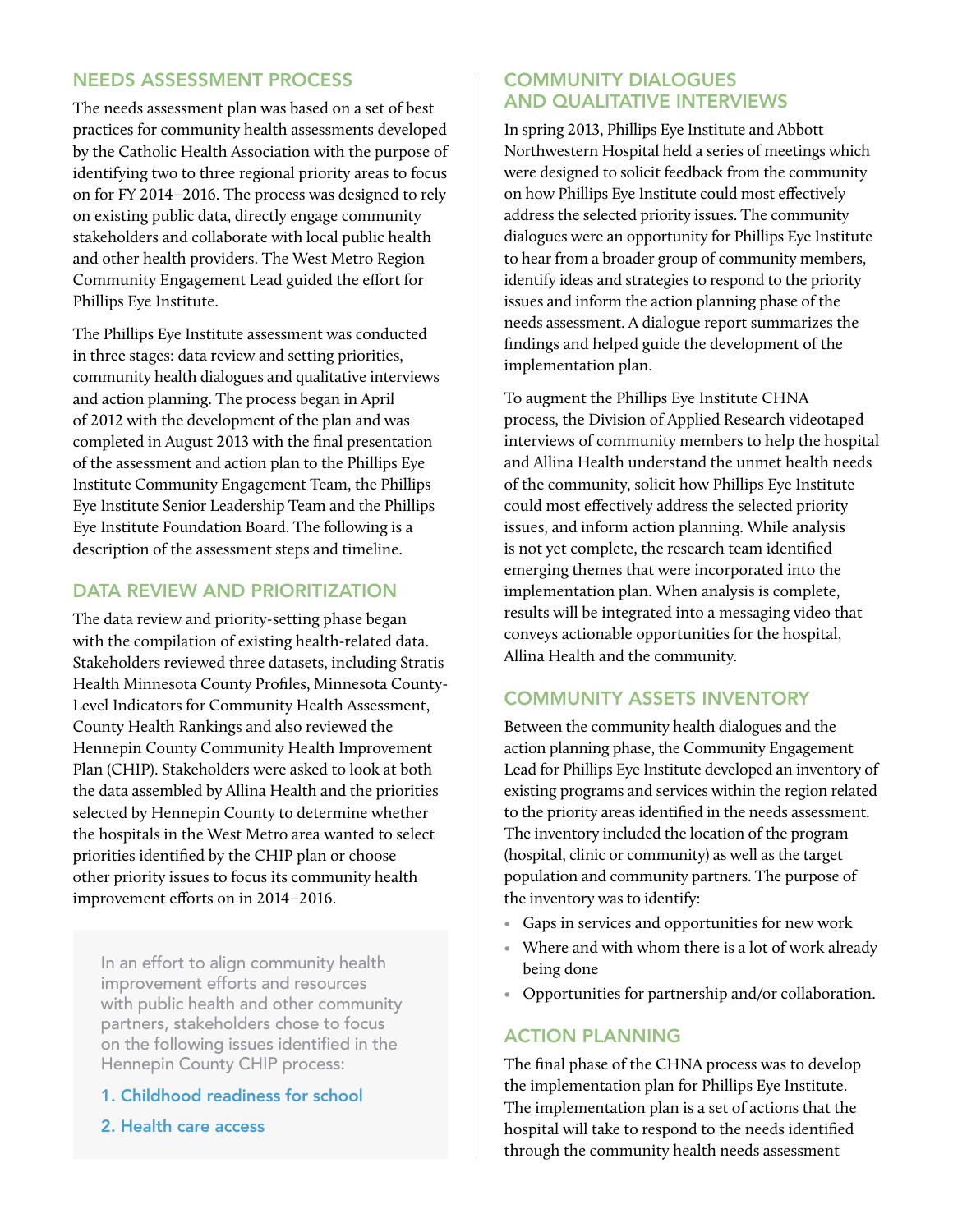process. Phillips Eye Institute used its Phillips Eye Institute Community Engagement Team to engage with internal and external stakeholders including the Phillips Eye Institute Senior Leadership Team, the Phillips Eye Institute Foundation, the Minneapolis Public Schools and the St. Paul Public Schools over three meetings to develop the implementation plan for FY 2014-2016.

The process included four steps:

- 1. Identifying key goals, objectives and indicators related to the priority issues
- 2. Reviewing Community Health Dialogues report, themes from the qualitative interviews and Community Assets Inventory
- 3. Selecting evidence-based strategies and programs to address the issues
- 4. Assigning roles and partners for implementing each strategy.

## Implementation Plan

The implementation plan is a three-year plan depicting the overall work that Phillips Eye Institute plans to do to address its priority issues in the community. Annual work plans will be developed to provide detailed actions, accountabilities, evaluation measures and timelines.

#### Maternal and child health

#### Goal: Increase childhood readiness for school

#### **INDICATOR**

• Increase proportion of children who access vision care

Phillips Eye Institute's strategy to increase childhood readiness for school in its community will focus on increasing access to eye care for all children and populations with unmet vision care needs and examining the connection between access to vision care and school readiness. Planned programs include:

- Expanding Early Youth Eye care (E.Y.E) program to include all elementary schools in Minneapolis and St. Paul. *Partners: Minneapolis Public Schools, St. Paul Public Schools*
- Expanding the Kirby Puckett Education Center to include the creation of a mobile eye clinic to serve populations not currently receiving vision services.

*Partners: Minneapolis & St. Paul Public Schools, Organizations serving low-income populations, Outstate communities*

• Partnering with Wilder Research or the University of Minnesota to examine the link between access to vision care and school readiness. *Partners: Wilder Research, University of MN, Minneapolis & St. Paul Public Schools*

#### Health care access

#### Goal: Increase access to health care services

#### **INDICATOR**

• Reduce the proportion of persons who are unable to obtain or delay in obtaining necessary medical care.

Phillips Eye Institute's strategy to increase access to health care services in its community will focus on providing transportation services to Phillips Eye Institute patients. Planned programs include:

• Continuing to provide free transportation for Phillips Eye Institute patients to access their vision care services.

#### **CONCLUSION**

As a not-for profit hospital, Phillips Eye Institute is dedicated to improving the health of the communities it serves. This implementation plan is intended to show that the hospital will partner with and support community and clinical programs that positively impact the identified health needs in 2014–2016. In addition, the hospital will participate in systemwide efforts, as part of Allina Health, that support and impact community health. There are other ways in which Phillips Eye Institute will indirectly address these priority issues along with other needs, through the provision of charity care, support of Medicare and Medicaid programs, discounts to the uninsured and more. Altogether, Phillips Eye Institute will continue to engage with the community to ensure that the work in the plan is relevant and effective, and to modify its efforts accordingly.

The full report for the Phillip Eye Institute's community health needs assessment can be found at allinahealth.org.